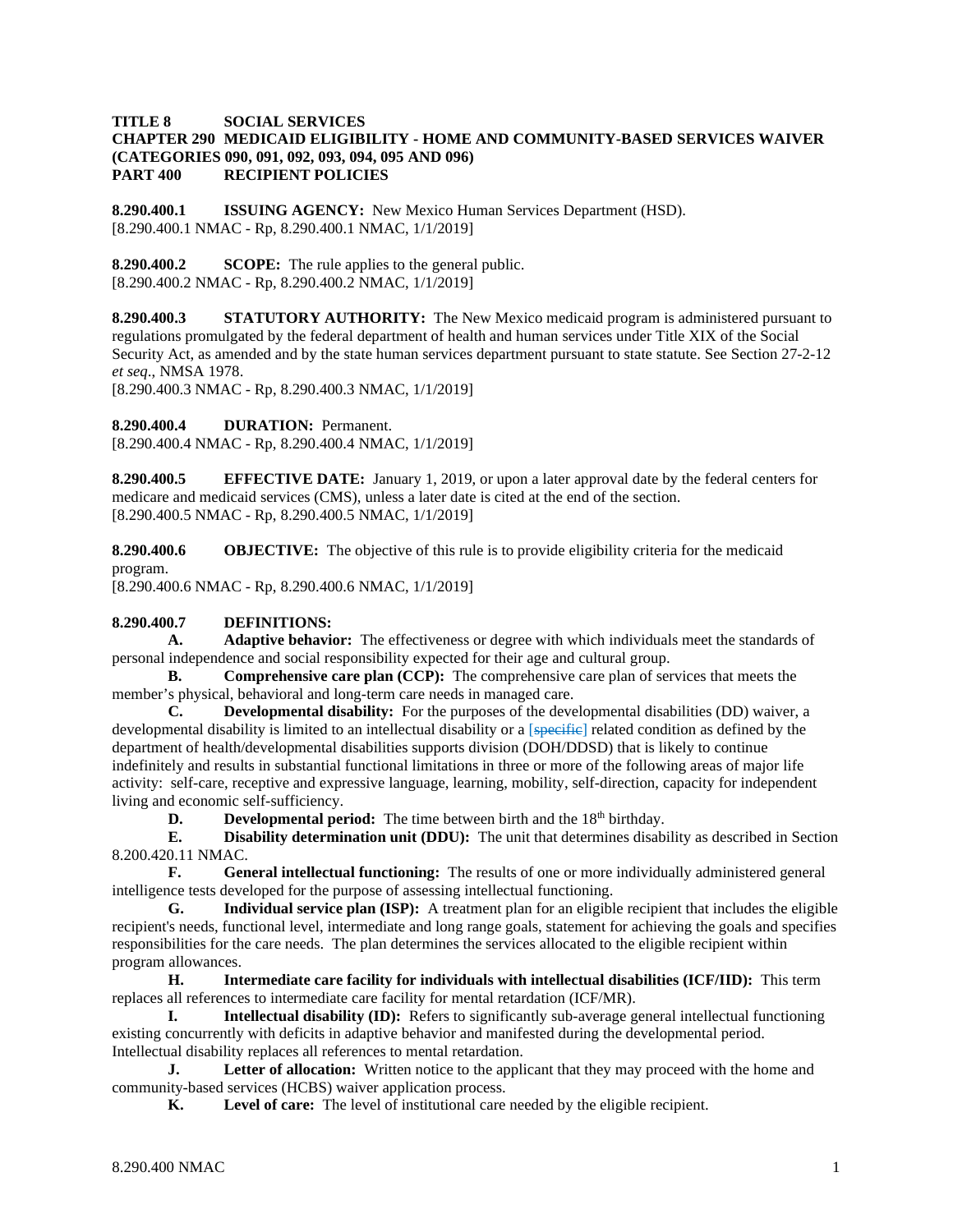**L. Medically Fragile:** For the purposes of the medically fragile waiver (MFW), medically fragile is a chronic physical condition, which results in a prolonged dependency on medical care for which daily skilled (nursing) intervention is medically necessary.

**M. Primary Freedom of Choice (PFOC):** The form included in the allocation packet that allows a registrant to confirm his or her interest in pursuing the opportunity to apply for community benefits.

- **N. Prospective:** A period of time starting with the date of application going forward.
- **O. Restricted coverage:** Medicaid eligibility without long term care services coverage.
- **P. Significantly subaverage intellectual functioning:** IQ of 70 or below.<br>**Q. Unduplicated recipient positions (UDR):** Space available in a particul
- **Q. Unduplicated recipient positions (UDR):** Space available in a particular HCBS waiver program.<br>**R. Waiver:** Permission from the centers for medicare and medicaid services (CMS) to waive certain

Waiver: Permission from the centers for medicare and medicaid services (CMS) to waive certain medicaid requirements in order for a state to furnish an array of home and community-based services to statespecified target group(s) of medicaid recipients who need a level of institutional care. [8.290.400.7 NMAC - Rp, 8.290.400.7 NMAC, 1/1/2019]

**8.290.400.8** [**[RESERVED]] MISSION STATEMENT:** To transform lives. Working with our partners, we design and deliver innovative, high quality health and human services that improve the security and promote independence for New Mexicans in their communities.  $[8.290.400.8 \text{ NMAC} - \text{A}, \text{xx}/\text{xx}/\text{xx} \text{xx}]$ 

**8.290.400.9 HOME AND COMMUNITY-BASED SERVICES WAIVER - Category 091, 093, 094, 095, 096:** The human services department (HSD) is the single state agency designated to administer the medicaid program in New Mexico. HSD is charged with developing and implementing the community benefit to elderly, blind, and disabled individuals who meet both financial and medical criteria for nursing facility (NF) level of care (categories 091, 093, and 094). The department of health (DOH) and HSD are charged with developing and implementing HCBS waivers to medicaid applicants/recipients who meet both financial and medical criteria for intermediate care facility for individuals with intellectual disabilities (ICF/IID) level of care, for medically fragile (category 095) and developmentally disabled (category 096) individuals. Provision of these services under a waiver allows applicants/recipients to receive the care required at home at less cost than in an institution. The services to be furnished under the waiver must be cost-effective. This means the aggregate cost of care must be an amount less than the cost of maintaining individuals in institutions at the appropriate level of care. The types of services for which recipients are eligible vary based on the individual waiver.

[8.290.400.9 NMAC - Rp, 8.290.400.9 NMAC, 1/1/2019]

**8.290.400.10 BASIS FOR DEFINING THE GROUP:** Eligibility for applicants/recipients who apply for waiver services is determined as if he or she were actually institutionalized, although this requirement has been waived. Entry into some of the waiver programs may be based upon the number of UDRs (i.e., slots) available. The individual waiver program manager notifies the income support division (ISD) when a UDR is available.

**A.** Elderly, blind, and disabled individuals (categories 091, 093, and 094): For applicants/recipients who are under age 65 to qualify as disabled or blind, disability or blindness must have been determined to exist by the social security administration or the DDU. To qualify as an elderly person, the applicant/recipient must be 65 years of age or older. Applicants/recipients must also meet both the financial and non-financial eligibility requirements and meet the medical level of care for nursing facility services.<br> **B.** Developmental disabilities (DD) waiver: The DD waiver is

**B.** Developmental disabilities (DD) waiver: The DD waiver identified as category 096 was approved effective July 1984, subject to renewal. DD waiver services are intended for eligible recipients who have developmental disabilities limited to intellectual disability (IID) or a specific related condition as determined by the DOH/DDSD. The developmental disability must reflect the person's need for a combination and sequence of special interdisciplinary or generic treatment or other supports and services that are lifelong or of extended duration and are individually planned and coordinated. The eligible recipient must also require the level of care provided in an intermediate care facility for individuals with developmental disabilities (ICF/IID), in accordance with Section 8.313.2 NMAC, and meet all other applicable financial and non-financial eligibility requirements.

**(1)** Intellectual disability: An individual is considered to have an intellectual disability if she/he has significantly sub-average general intellectual functioning existing concurrently with deficits in adaptive behavior and manifested during the developmental period.

**(a)** General intellectual functioning is defined as the results obtained by assessment with one or more of the individually administered general intelligence tests developed for the purpose of assessing intellectual functioning.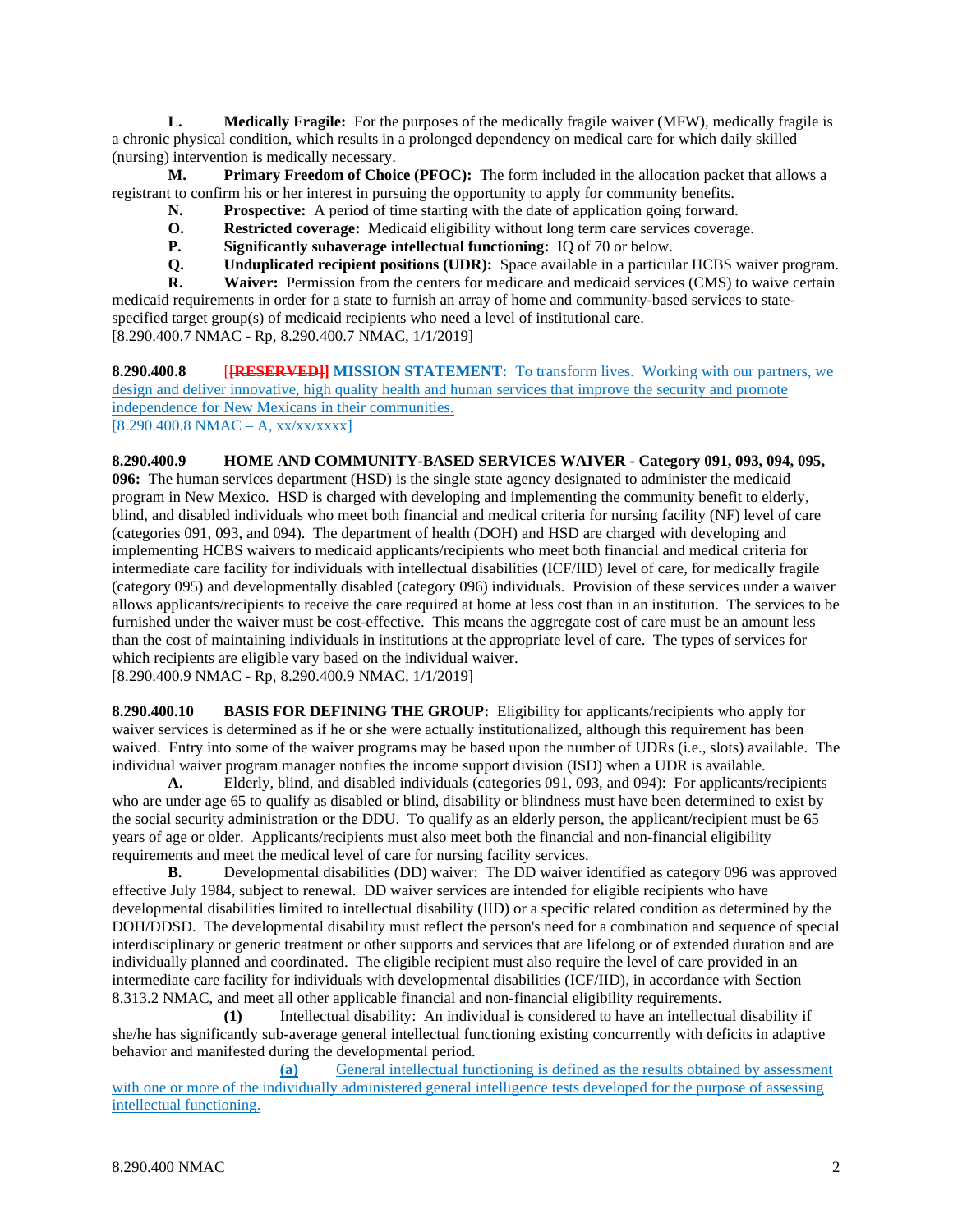|                                                                                                             | (b)                        | Significantly sub-average is defined as an intelligence quotient $(IQ)$ of 70 or                                                                                                                                   |
|-------------------------------------------------------------------------------------------------------------|----------------------------|--------------------------------------------------------------------------------------------------------------------------------------------------------------------------------------------------------------------|
| below.                                                                                                      |                            |                                                                                                                                                                                                                    |
|                                                                                                             | (c)                        | Adaptive behavior is defined as the effectiveness or degree with which                                                                                                                                             |
|                                                                                                             |                            | individuals meet the standards of personal independence and social responsibility expected for age and cultural                                                                                                    |
| group.                                                                                                      |                            |                                                                                                                                                                                                                    |
|                                                                                                             | (d)                        | The developmental period is defined as the period of time between birth and the                                                                                                                                    |
| 18 <sup>th</sup> birthday.                                                                                  |                            |                                                                                                                                                                                                                    |
| (2)                                                                                                         |                            | [Specific related] Related condition: An individual is considered to have a [specific]                                                                                                                             |
|                                                                                                             |                            | related condition if she/he has a severe chronic disability, other than mental illness, that meets all of the following                                                                                            |
| [conditions]:                                                                                               | (a)                        | is attributable to a condition, other than mental illness, found to be closely                                                                                                                                     |
|                                                                                                             |                            | related to ID because this condition results in limitations in general intellectual functioning or adaptive behavior                                                                                               |
|                                                                                                             |                            | similar to that of persons with ID and requires similar treatment or services;                                                                                                                                     |
|                                                                                                             | (b)                        | is manifested before the person reaches age twenty-two (22) years, is likely to                                                                                                                                    |
| continue indefinitely; and                                                                                  |                            |                                                                                                                                                                                                                    |
|                                                                                                             | (c)                        | results in substantial functional limitations (adaptive behavior scores $\leq 70$ ) in                                                                                                                             |
| three or more of the following areas:                                                                       |                            |                                                                                                                                                                                                                    |
|                                                                                                             |                            | (i)<br>self-care;                                                                                                                                                                                                  |
|                                                                                                             |                            | (ii)<br>receptive and expressive language;                                                                                                                                                                         |
|                                                                                                             |                            | (iii)<br>learning;                                                                                                                                                                                                 |
|                                                                                                             |                            | (iv)<br>mobility;                                                                                                                                                                                                  |
|                                                                                                             |                            | self-direction;<br>(v)                                                                                                                                                                                             |
|                                                                                                             |                            | (vi)<br>capacity for independent living; and                                                                                                                                                                       |
|                                                                                                             |                            | economic self-sufficiency.<br>(v)                                                                                                                                                                                  |
|                                                                                                             |                            | cerebral palsy or seizure disorder; or<br>$\ddot{\mathbf{u}}$                                                                                                                                                      |
|                                                                                                             |                            | is attributable to autistic disorder (as described in the fourth edition of<br>$\overline{4}$                                                                                                                      |
|                                                                                                             |                            | the diagnostic and statistical manual of mental disorders); or                                                                                                                                                     |
|                                                                                                             |                            | (iii) is attributable to chromosomal disorders (e.g. down), syndrome<br><del>disorders, inborn errors of metabolism, or developmental disorders of the brain formation limited to the list in</del>                |
| Paragraph (3) of Subsection B of 8.290.400.10 NMAC;                                                         |                            |                                                                                                                                                                                                                    |
|                                                                                                             |                            | (b) results in impairment of general intellectual functioning or adaptive behavior                                                                                                                                 |
|                                                                                                             |                            | similar to that of persons with intellectual disability and requires treatment or services similar to individuals with ID;                                                                                         |
|                                                                                                             |                            | (e) is manifested before the person reaches age 22 years;                                                                                                                                                          |
|                                                                                                             |                            | (d) is likely to continue indefinitely; and                                                                                                                                                                        |
|                                                                                                             |                            | (e) results in substantial functional limitations in three or more of the following                                                                                                                                |
|                                                                                                             |                            | areas of major life activity: self-care, receptive and expressive language, learning, mobility, self-direction, capacity                                                                                           |
| for independent living and economic self sufficiency.                                                       |                            |                                                                                                                                                                                                                    |
|                                                                                                             |                            | (3) List of chromosomal disorders (e.g., down) syndrome disorders, inborn errors of                                                                                                                                |
|                                                                                                             |                            | metabolism or developmental disorders of the bring formation.                                                                                                                                                      |
|                                                                                                             |                            | (a) chromosomal disorders: autosomes: $4p$ , trisomy $4p$ , trisomy $8, 5p$ , $9p$ ,                                                                                                                               |
|                                                                                                             |                            | trisomy 9p, trisomy 9p mosaic, partial trisomy 10q, 13q , ring 13, trisomy 13 (Patau), 18p , 18q , trisomy 18                                                                                                      |
|                                                                                                             |                            | (Edwards), Ttisomy 20p, G (21,22) monosomy/deletion, trisomy 21 (down), translocation 21 (down), "cat eye"                                                                                                         |
| syndrome; Prader Willi syndrome (15);                                                                       |                            |                                                                                                                                                                                                                    |
|                                                                                                             |                            | x linked intellectual disability: Allan syndrome; Atkin syndrome;                                                                                                                                                  |
|                                                                                                             |                            | Davis syndrome; Fitzsimmons syndrome; fragile x syndrome; fragile x phenotype (no fragile site); Gareis<br>syndrome; glycerol kinase deficiency; Golabi syndrome; Homes syndrome; Juberg syndrome; Lujan syndrome; |
|                                                                                                             |                            | Renpenning syndrome; Schimke syndrome; Vasquez syndrome; nonspecific x-linked intellectual disability;                                                                                                             |
|                                                                                                             |                            | (ii) other x chromosome disorders: xo syndrome (Turner); xyy syndrome;                                                                                                                                             |
|                                                                                                             |                            | xxy syndrome (Klinefelter); xxyy syndrome; xxxy syndrome; xxxx syndrome; xxxxy syndrome; xxxxx syndrome                                                                                                            |
| (penta x);                                                                                                  |                            |                                                                                                                                                                                                                    |
|                                                                                                             | $\left( \mathbf{b}\right)$ | syndrome disorders:                                                                                                                                                                                                |
|                                                                                                             |                            | neurocutaneous disorders: ataxia telangiectasia (Louis Bar); basal cell<br>$\bigoplus$                                                                                                                             |
|                                                                                                             |                            | nevus syndrome; dyskeratosis congenital; ectodermal dysplasia (hyperhidrotic type); ectromelia ichthyosis                                                                                                          |
|                                                                                                             |                            | syndrome; focal dermal hypoplasia (Goltz); ichthyosis hypogonadism syndrome, incontinentia pigmenti (Bloch-                                                                                                        |
| Sulzberger); Ito syndrome; Klippel-Trenauney syndrome; linear sebaceous nevus syndrome; multiple lentigines |                            |                                                                                                                                                                                                                    |
|                                                                                                             |                            |                                                                                                                                                                                                                    |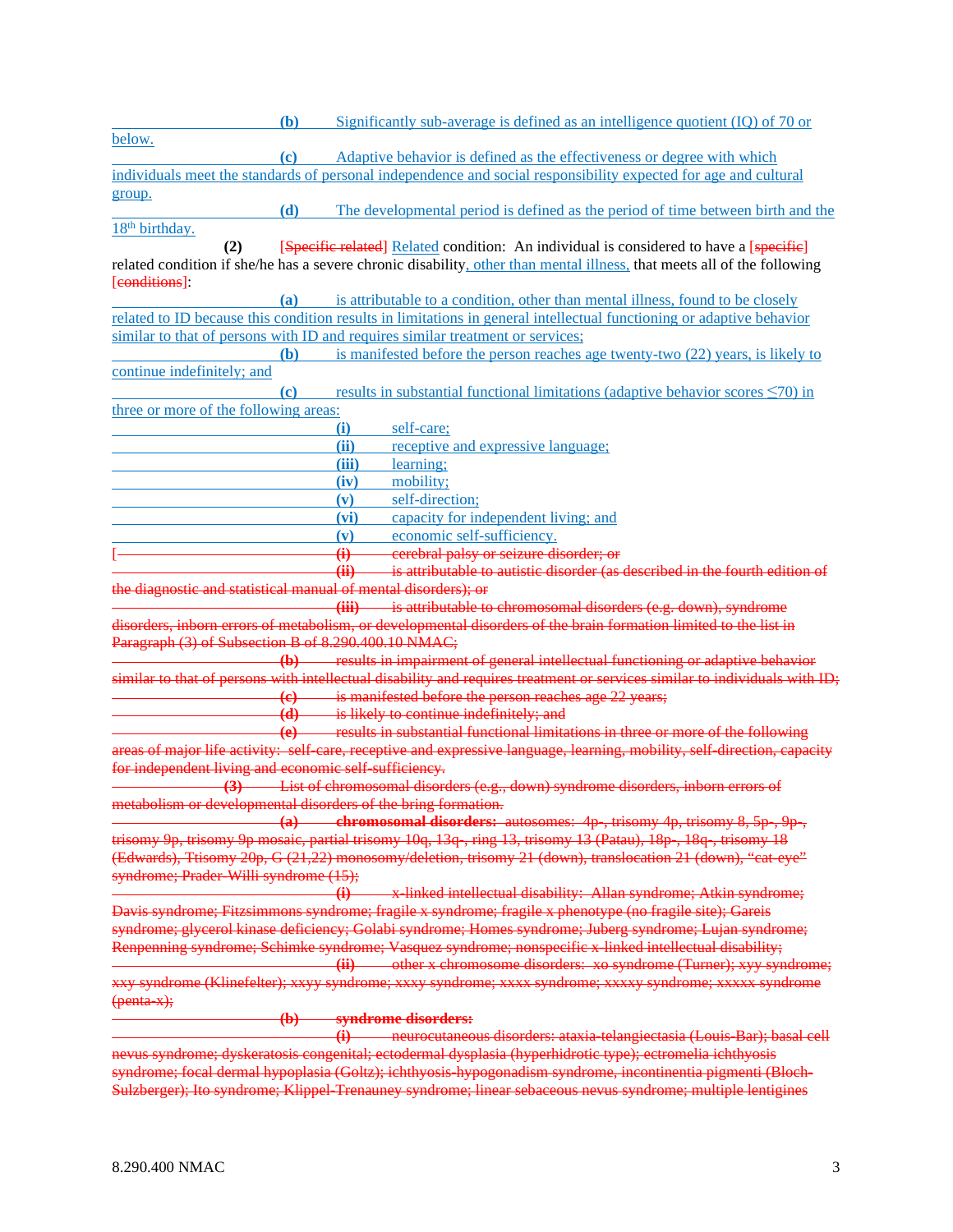syndrome; neurofibromatosis (Type 1); poikiloderma (Rothmund-Thomsen); Pollitt syndrome; Sjogren-Larsen syndrome; Sturge-Weber syndrome; tuberous sclerosis; xeroderma pigmentosum;

**(ii) muscular disorders:** Becker muscular dystrophy; chondrodystrophic myotonia (Schwartz-Jampel); congenital muscular dystrophy; Duchenne muscular dystrophy; myotonic muscular dystrophy;

**(iii) ocular disorders:** Aniridia-Wilm's tumor syndrome; anophthalmia syndrome (x-linked); Leber amaurosis syndrome; Lowe syndrome; microphthalmia-corneal opacity-spasticity syndrome; Norrie syndrome; oculocerebral syndrome with hypopigmentation; retinal degeneration-trichomegaly syndrome; septo-optic dysplasia;

**(iv) craniofacial disorders:** acrocephaly-cleft lip-radial aplasia syndrome; acrocephalosyndactyly;type 1 (Apert); type 2 (Apert); type 3 (Saethre-Chotzen); type 6 (Pfeiffer); Carpenter syndrome with absent digits and cranial defects; Baller-Gerold syndrome; cephalopolysyndactyly (Greig) "cloverleaf-skull" syndrome; craniofacial dysostosis (Crouzon); craniotelencephalic dysplasia; multiple synostosis syndrome;

**(v) skeletal disorders:** acrodysostosis, CHILD syndrome; chondrodysplasia punctata (Conradi-Hunerman type); chondroectodermal dysplasia; Dyggve-Melchior-Clausen syndrome; frontometaphyseal dysplasia; hereditary osteodystrophy (Albright); hyperostosis (Lenz-Majewski); hypochondroplasia; Klippel-Feil syndrome; Nail-patella syndrome; osteopetrosis (Albers-Schonberg); pyknodysostosis; radial aplasia-thrombocytopenia syndrome; radial hypoplasia pancytopenia syndrome (Fanconi); Roberts-SC phocomelia syndrome;

# **(c) inborn errors of metabolism:**

**(i) amino acid disorders:** phenylketonuria: phenylalanine hydroxylase (classical, Type 1); dihydropteridine reductase (type 4); dihydrobiopterin synthetase (type 5); histidinemia; gammaglutamylcysteine synthetase deficiency; hyperlysinemia; lysinuric protein intolerance; hyperprolinemia; hydroxyprolinemia; sulfite oxidase deficiency; iminoglycinuria; branched-chain amino acid disorders: hypervalinemia; hyperleucine-isoleucinemia; maple-syrup urine disease; isovaleric academia, glutaric academia (type 2); 3-hydroxy-3-methylglutaryl CoA lyase deficiency; 3-kethothiolase deficiency;,biotin-dependent disorders: holocarboxylase deficiency; biotinidase deficiency; propionic academia: type A; Type BC; methylmalonic academia: mutase type (mut+); cofactor affinity type (mut-); adenosylcobalamin synthetase type (cbl A); ATP: cobalamin adenosyltransferase type (cbl B), with homocystinuria, type 1 (cbl C), with homocystinuria, type 2 (cbl D); folate-dependent disorders: congenital defect of folate absorption; dihydrofolate reductase deficiency; methylene tetrahydrofolate reductase deficiency; homocystinuria; hypersarcosinemia; non-ketotic hyperglycinemia; hyper-betaalaninemia; carnosinase deficiency; homocarnosinase deficiency; Hartnup disease; methionine malabsorption (oasthouse urine disease);

**(ii) carbohydrate disorders:** glycogen storage disorders: type 1, with hypoglycemia (von Gierke); type 2 (Pompe); galactosemia; fructose-1, 6-diphosphatase deficiency; pyruvic acid disorders: pyruvate dehydrogenase complex (Leigh); pyruvate carboxylase deficiency; mannosidosis; fucosidosis; aspartylglucosaminuria;

**(iii) mucopolysaccharide disorders:** alpha-L-iduronidase deficiency: Hurler type; Scheie type, Hurler-Scheie type; iduronate sulfatase deficiency (Hunter type); Heparan N-sulfatase deficiency (Sanfilippo 3A type); N-acetyl-alpha-D-glucosaminidase deficiency (Sanfilippo 3B type); Acetyl CoA; glucosaminide N-acetyltransferase deficiency (Sanfilippo 3C type); N-acetyl-alpha D-glucosaminide 6-sulfatase deficiency (Sanfilippo 3D type); beta-glucuronidase deficiency (Sly type);

**(iv) mucolipid disorders:** alpha-neuraminidase deficiency (type1); Nacetylglucosaminyl phosphotransferase deficiency: I-cell disease (Type 2); Pseudo-Hurler syndrome (type 3); mucolipidosis type 4;

**(v) urea cycle disorders:** carbamyl phosphate synthetase deficiency; ornithine transcarbamylase deficiency; argininosuccinic acid synthetase deficiency (citrullinemia); argininosuccinic acid (ASA) lyase deficiency; arginase deficiency (argininemia);

**(vi) nucleic acid disorders:** Lesch-Nyhan syndrome (HGPRTase deficiency); orotic aciduria; xeroderma pigmentosum (group A); DeSanctis-Cacchione syndrome; **(vii) copper metabolism disorders:** Wilson disease; Menkes disease; **(viii) mitochondrial disorders:** Kearns-Sayre syndrome; MELAS

syndrome; MERRF syndrome; cytochrome c oxidase deficiency; other mitochondrial disorders;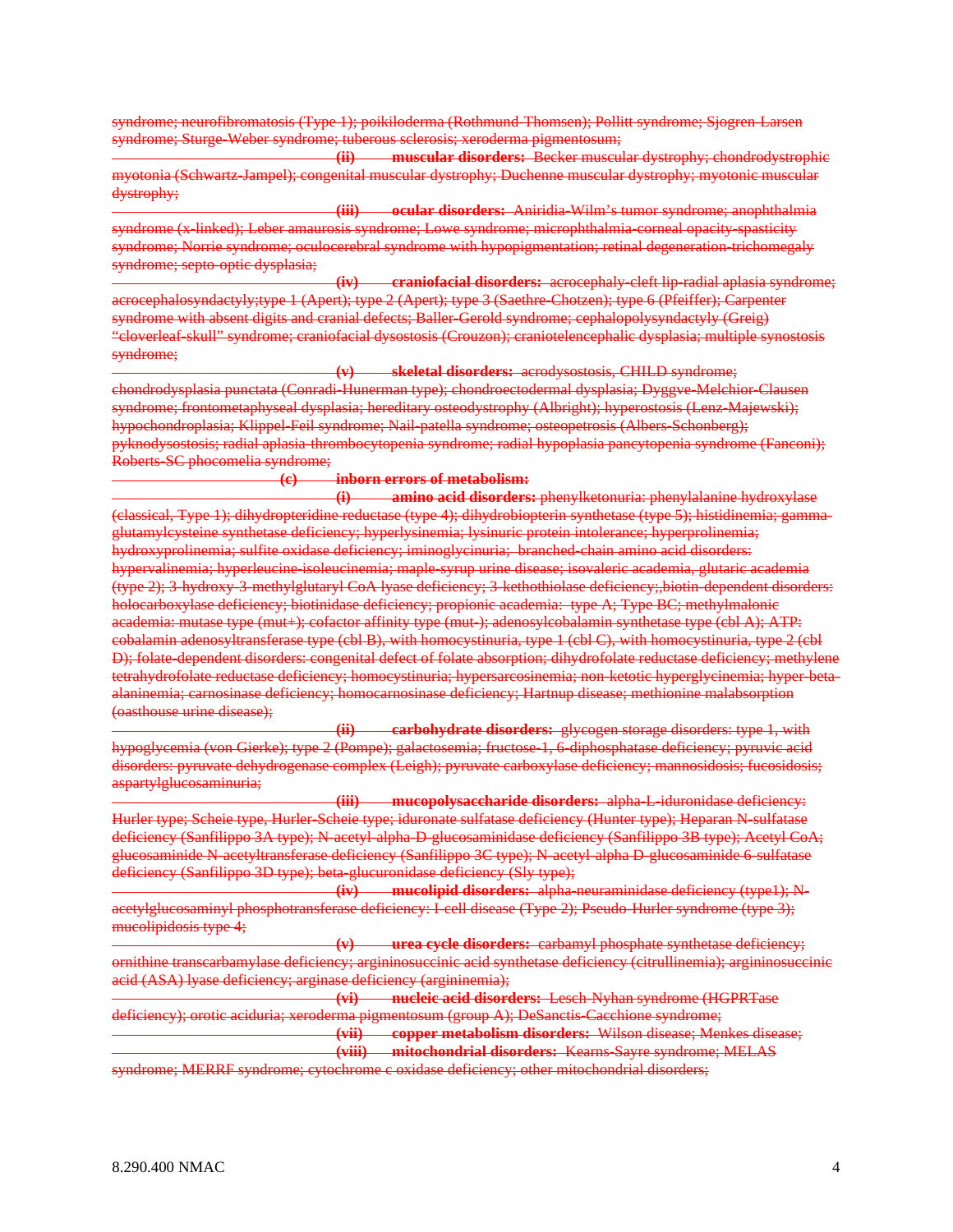**(ix) peroxisomal disorders:** Zellweger syndrome; adrenoleukodystrophy: neonatal (autosomal recessive); childhood (x-linked); infantile Refsum disease; hyperpipecolic academia; chondrodysplasia punctata (rhizomelic type); **(d) developmental disorders of brain formation: (i)** neural tube closure defects: anencephaly; spina bifida; encephalocele; **(ii)** brain formation defects: Dandy-Walker malformation; holoprosencephaly; hydrocephalus: aqueductal stenosis; congenital x-linked type; Lissencephaly; pachygyria; polymicrogyria; schizencephaly; **(iii)** cellular migration defects: abnormal layering of cortex; colpoceph heterotopias of gray matter; cortical microdysgenesis **(iv)** intraneuronal defects: dendritic spine abnormalities; microtubule abnormalities; **(v)** acquired brain defects: hydranencephaly; porencephaly; and

**(vi)** primary (idiopathic) microcephaly.]

**C. Medically fragile (MF) waiver:** The medically fragile (MF) waiver identified as category 095 was established effective August, 1984 subject to renewal. Medically fragile is characterized by one or more of the following: a life threatening condition characterized by reasonable frequent periods of acute exacerbation which require frequent medical supervision, or physician consultation and which in the absence of such supervision or consultation would require hospitalization; a condition requiring frequent, time consuming administration of specialized treatments which are medically necessary; or dependence on medical technology such that without the technology a reasonable level of health could not be maintained; examples include but are not limited to ventilators, dialysis machines, enteral or parenteral nutrition support and supplemental oxygen. The eligible recipient must require the level of care provided in an ICF/IID, in accordance with 8.313.2 NMAC, and meet all other applicable financial and non-financial eligibility requirements and must have:

**(1)** a developmental disability, developmental delay, or be at risk for developmental delay as determined by the DDU, and

**(2)** a diagnosed medically fragile condition prior to the age of 22, defined as a chronic physical condition, which results in a prolonged dependency on medical care for which daily skilled (nursing) intervention is medically necessary, and which is characterized by one or more of the following:

**(a)** a life threatening condition characterized by reasonably frequent periods of acute exacerbation, which require frequent medical supervision or physician consultation and which, in the absence of such supervision or consultation, would require hospitalization;

**(b)** frequent, time-consuming administration of specialized treatments, which are medically necessary;

**(c)** dependency on medical technology such that without the technology a reasonable level of health could not be maintained; examples include, but are not limited to, ventilators, dialysis machines, enteral or parenteral nutrition support and continuous oxygen; and

**(d)** periods of acute exacerbation of a life-threatening condition, the need for extraordinary supervision or observation, frequent or time-consuming administration of specialized treatments, dependency on mechanical (life) support devices, and developmental delay or disability.

**D. Acquired immunodeficiency syndrome (AIDS) and AIDS related condition (ARC) waiver:** The acquired immunodeficiency syndrome (AIDS) and AIDS related condition waiver designated as category 090, was established effective July 1987, subject to renewal. The AIDS and AIDS related condition waiver stopped covering new individuals effective January 01, 2014 as the waiver was sunset and not renewed. Individuals already on the AIDS and AIDS related condition waiver are grandfathered and remain eligible as long as eligibility requirements are met.

**E. Brain injury (BI):** The brain injury category 092 stopped covering new individuals effective January 01, 2014. Individuals already on the brain injury category are grandfathered and remain eligible as long as eligibility requirements are met.

[8.290.400.10 NMAC - Rp, 8.290.400.10 NMAC, 1/1/2019; A, xx/xx/xxxx]

**8.290.400.11 GENERAL RECIPIENT REQUIREMENTS:** Eligibility for the waiver programs is always prospective per 8.290.600.11 NMAC. Applicants/recipients must meet, or expect to meet, all non-financial eligibility criteria in the month for which determination of eligibility is made including any mandatory income or resources deemed to a minor child per 8.290.500.17 and 8.290.500.21 NMAC.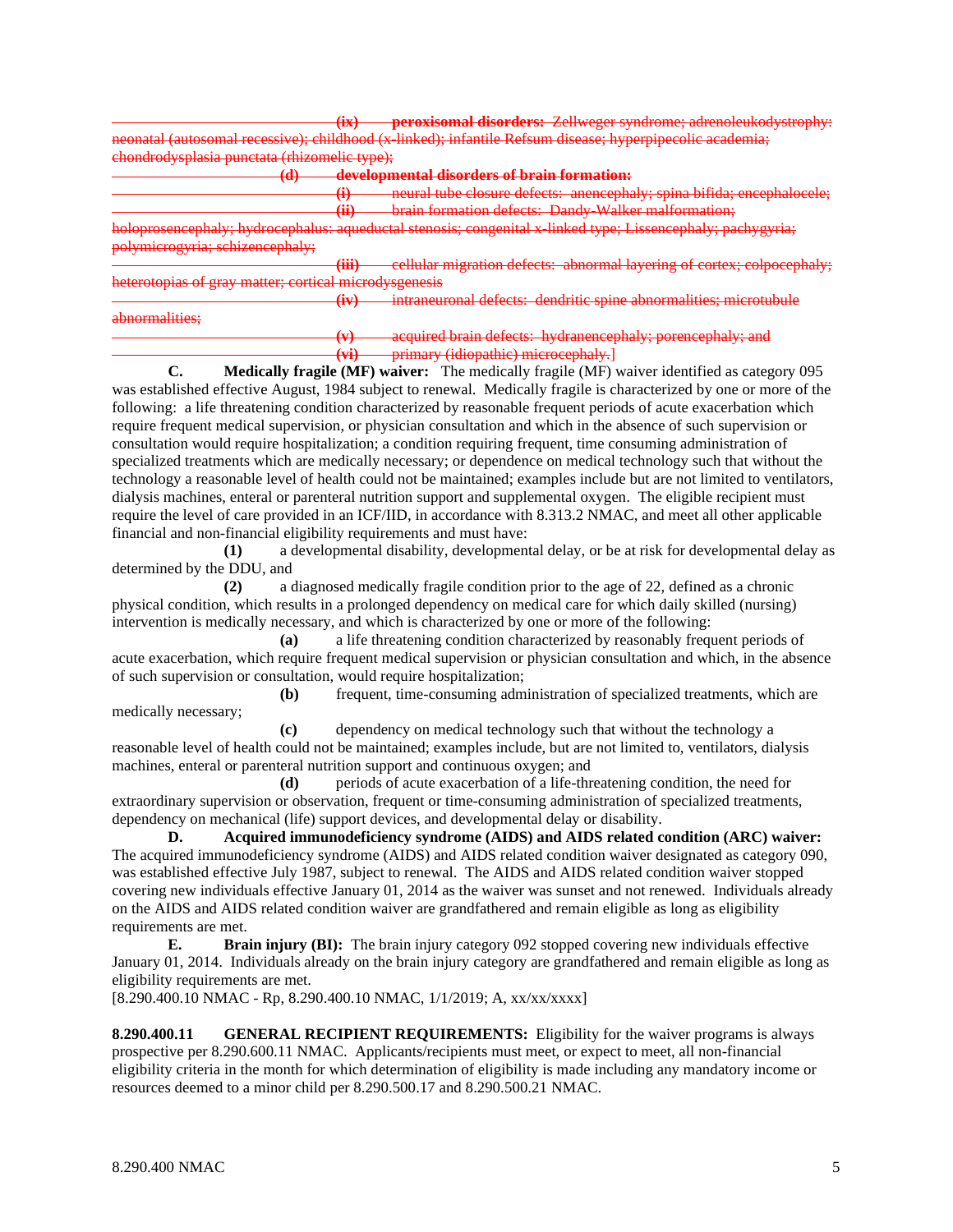**A. Enumeration:** An applicant/recipient must furnish his social security number in accordance with 8.200.410.10 NMAC.

**B. Citizenship:** Refer to 8.200.410.11 NMAC for citizenship requirements.<br> **C. Residence:** To be eligible for medicaid, an applicant/recipient must be ph

**Residence:** To be eligible for medicaid, an applicant/recipient must be physically present in New Mexico on the date of application or final determination of eligibility and must have declared an intent to remain in the state. If the applicant/recipient does not have the present mental capacity to declare intent, the applicant's/recipient's representative may assume responsibility for the declaration of intent. If the applicant/recipient does not have the mental capacity to declare intent and there is no representative to assume this responsibility, the state where the applicant/recipient is living will be recognized as the state of residence. If waiver services are suspended because the recipient is temporarily absent from the state but is expected to return within 90 consecutive days at which time waiver services will resume, the medicaid case remains open. If waiver services are suspended for any other reason for 90 consecutive days, the medicaid case is closed after appropriate notice is provided to the recipient.

**D. Non-concurrent receipt of assistance:** HCBS waiver services furnish medicaid benefits to an applicant/recipient who qualifies both financially and medically for institutional care but who, with provision of waiver services, can receive the care he needs in the community at less cost to the medicaid program than the appropriate level of institutional care. Individuals receiving services under a HCBS waiver may not receive concurrent services under nursing facility (NF), ICF/IID, personal care or any other HCBS waiver.

**(1) SSI recipients:** Applicants receiving supplemental security income (SSI) benefits are categorically eligible for waiver services. No further verification of income, resources, citizenship, age, disability, or blindness is required. The applicant must, however, meet the level of care requirement. (An SSI recipient must meet the assignment of rights and TPL requirements and not be ineligible because of a trust).

**(2) Married SSI couples:** All married SSI couples where neither member is institutionalized in a medicaid-certified facility are treated as separate individuals for purposes of determining eligibility and benefit amounts beginning the month after the month they began living apart. See Section 8012 of the Omnibus Budget Reconciliation Act of 1989. In the case of an initial application, or reinstatement following a period of ineligibility, when members of a married couple are not living together on the date of application or date of request for reinstatement, each member of the couple is considered separately as of the date of application or request, regardless of how recently the separation occurred.

**E. INTERVIEW REQUIREMENTS: [**An interview is required at initial application for all home and community-based waiver medical assistance programs in accordance with all of the requirements set forth at 8.281.400.11 NMAC.] An interview is not required in accordance with 8.281.400.11 NMAC. [8.290.400.11 NMAC - Rp, 8.290.400.11 NMAC, 1/1/2019; A, xx/xx/xxxx]

## **8.290.400.12 SPECIAL RECIPIENT REQUIREMENTS:**

**A. Age:** To be considered elderly, an applicant/recipient must be 65 years of age or older. See Section 8.281.400.16 NMAC, AGE, for information on verification of age.

**B. Blind:** To be considered blind, an applicant/recipient must have central visual acuity of 20/200 or less with corrective lenses or must be considered blind for practical purposes. The ISD worker is responsible for submitting medical reports to the DDU, if necessary. See Section 8.281.400.17 NMAC, *Blind*, For Information on documentation and verification of blindness.

**C. Disability:** To be considered disabled, an applicant/recipient must be unable to engage in any substantial gainful activity because of any medical determinable physical, developmental, or mental impairment, which has lasted, or is expected to last, for a continuous period of at least 12 months. The ISD worker is responsible for submitting medical reports to the DDU, if necessary. See Section 8.281.400.18 NMAC, *Disability*, for information on documentation and verification of disability.

**D. Requires institutional care:** An institutional level of care must be recommended for the applicant/recipient by a physician, nurse practitioner or a doctor of osteopathy, licensed to practice in the state of New Mexico. Institutions are defined as acute care hospitals, nursing facilities (either high NF or low NF as defined by medicaid regulations) and ICF/IID. Level of care reviews are completed by the medical assistance division (MAD) utilization review contractor or a member's selected or assigned managed care organization (MCO), as applicable to the applicant's HCBS program.

[8.290.400.12 NMAC - Rp, 8.290.400.12 NMAC, 1/1/2019]

**8.290.400.13 RECIPIENT RIGHTS AND RESPONSIBILITIES:** An applicant/recipient is responsible for establishing his eligibility for medicaid. As part of this responsibility, the applicant/recipient must provide required